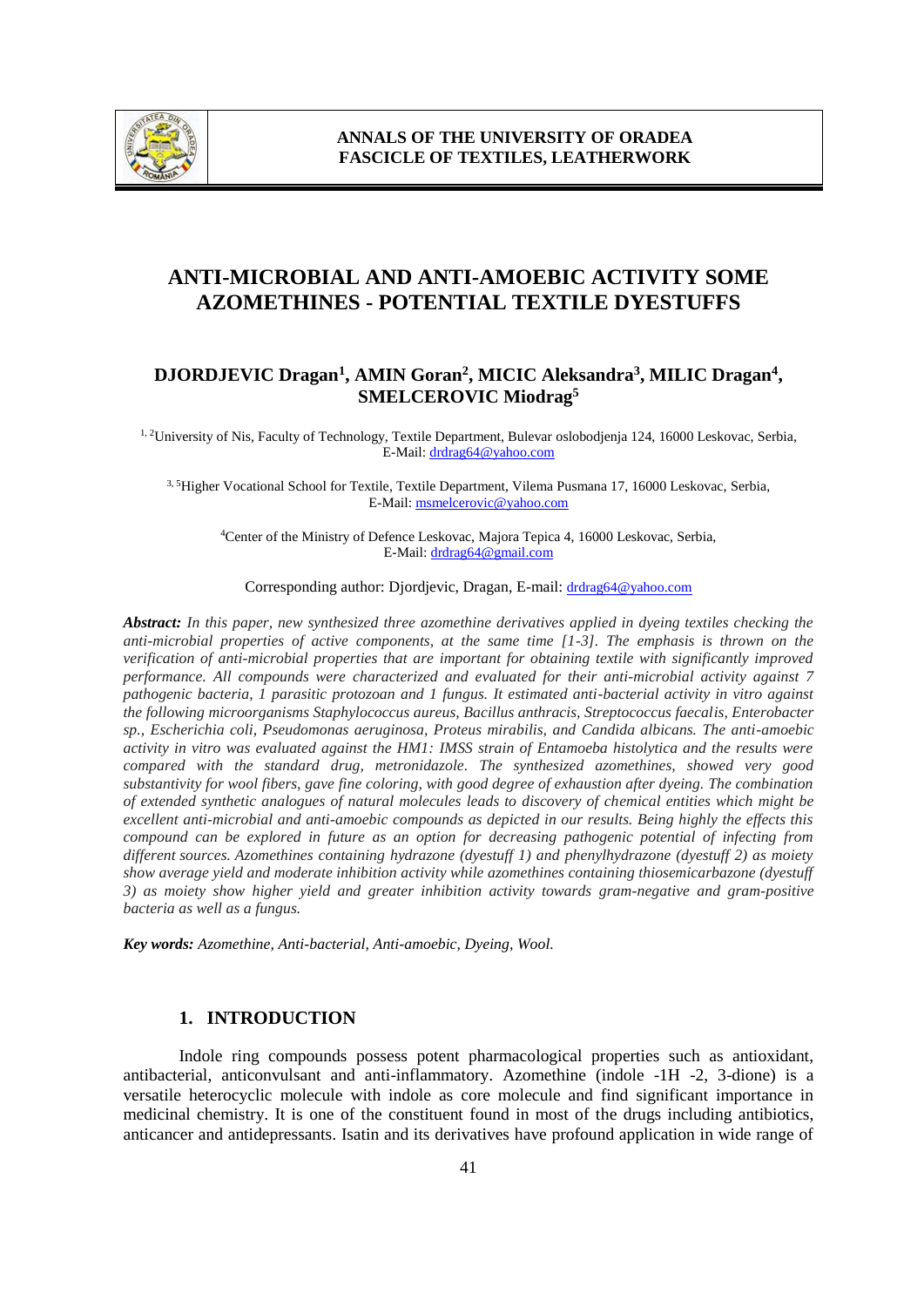

products like pesticides, analytical reagents and dyestuffs other than drugs. Most of the compounds of biological interest are derived from plant sources. Isatin is also a natural product obtained from the plants *Couropita guianancis Aubl* and *Calanthe* discolor *Lindl* belonging to the genus *Isatis* [1, 2].

Azomethines (isatin derivatives) are also produced biochemically by *Altermones* sp strain inhibiting the surface of Cardiean shrimp *Palaemon macrodectylus* embryos which protect them from the pathogenic fungus *Lagenidium callinectes*. The synthetic importance of Isatin has led to the extensive use of this compound in organic synthesis [3, 4].

The biological activities of azomethines have been revealed due to the imine moiety present in these compounds. The azomethines have broad applications in food and dye industries, and in analytical chemistry, catalysis and also in the field of agrochemical. These have played an influential part in the improvement of modern coordination chemistry, but also they can also be found at key points in the development of inorganic biochemistry, catalysis and also in optical materials [5, 6].



*Fig. 1: The condensation reaction for synthesis of azomethines*

Azomethine will mainly react at three different sites, namely aromatic substitution at C-5, *N*alkylation, and carbonyl reactions at C-3. If the system carries electron-withdrawing groups in the benzene ring or at the nitrogen attack at C-2 can also occur [7, 8].



*Fig. 2: Reactivity of azomethine*

Azomethines can be synthesized from an aliphatic or aromatic amine and a carbonyl compound by nucleophilic addition forming a hemiaminal, followed by a dehydration to generate an imine. Compounds having the structure  $RN=CR_2$  ( $R \neq H$ ). Many consider the term to include the compounds RN=CRH ( $R \neq H$ ), thus making azomethines synonymous with Schiff bases [8].

Derivatives of isatin are known to possess a wide range of pharmacological properties including antibacterial, anticonvulsant, anti-HIV, antifungal and antiviral activity [5, 6]. But, there is enough results about isatin derivatives when it comes to coloring properties in textile industry.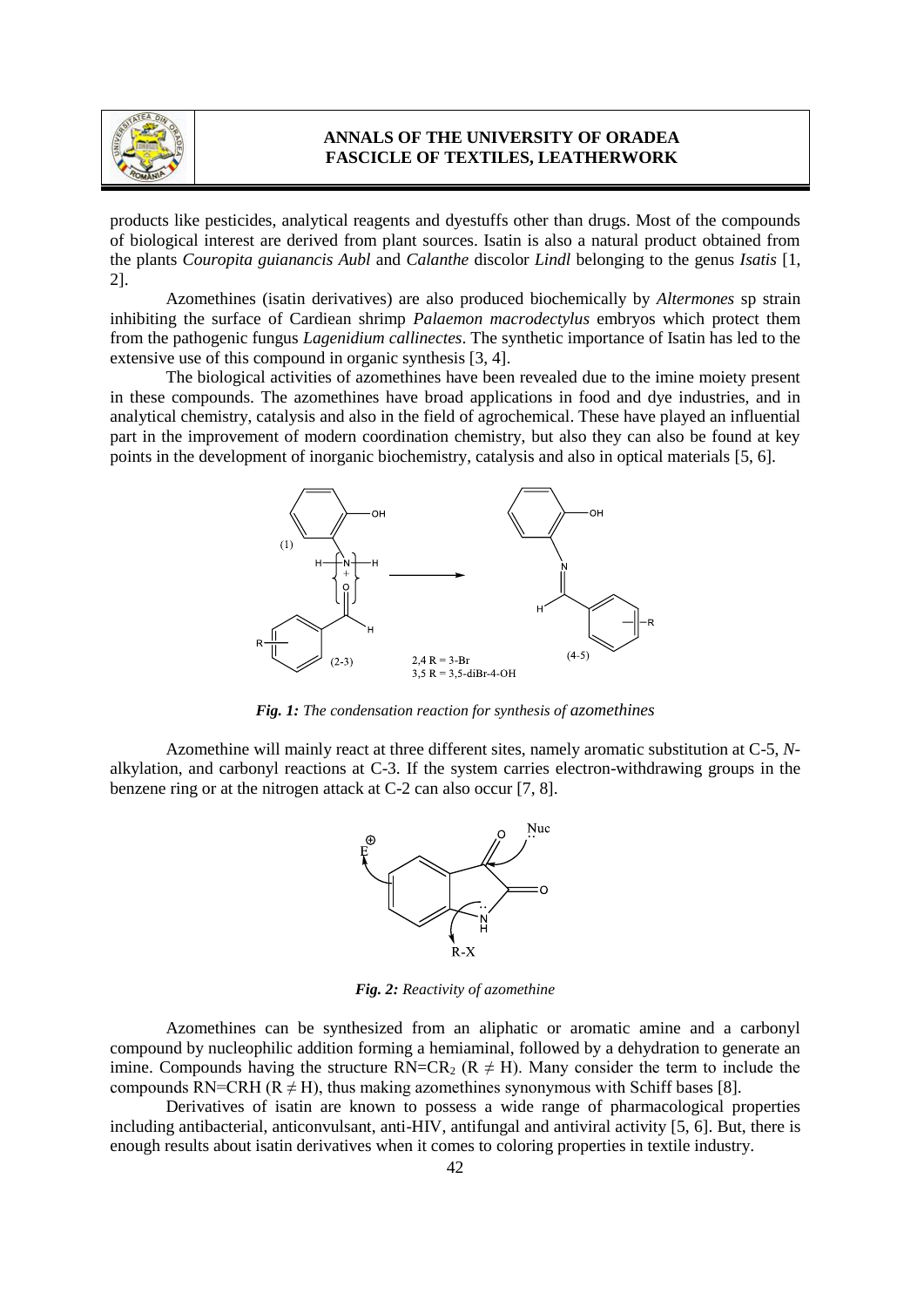

The aim of this work was to used synthesized isatin azomethines, and tested it on antibacterial and anti-amoebic activity, as well as coloring properties after wool textile dyeing. It is assumed that the anti-microbial activity of azomethine transferred to the textile material after processing, i.e. after dyeing.

#### **2. EXPERIMENTAL**

#### **2.1. Materials and methods**

The chemicals used for the synthesis of the compounds were obtained from Aldrich and Merck Chemical Company without further purification. The solvents used were of spectroscopic grade.

Equimolar amounts of isatin and amine component (hydrazine, phenylhydrazine and thiosemicarbazide) were dissolved in 95 % ethanol. The solution was heated under reflux for 1 hour. The products were filtered, washed with ethanol and dried in vacuum over  $CaCl<sub>2</sub>$  [6, 7].

Azomethines were used to verify the *in vitro* anti-bacterial activity against the following microorganisms *Staphylococcus aureus, Bacillus anthracis, Streptococcus faecalis, Enterobacter sp., Escherichia coli, Pseudomonas aeruginosa, Proteus mirabilis,* and *Candida albicans*.

Anti-bacterial screening was performed by the agar diffusion method using a paper disc. The sterilized (autoclaved at 120 $\degree$ C for 30 min.) agar was inoculated (1 cm<sup>3</sup>/100 cm<sup>3</sup> medium) with the suspension of the microorganism (matched to a McFarland Barium sulphate standard) and poured into a Petra dish. The paper discs impregnated with the azomethine  $(500 \text{ mg} \cdot \text{cm}^{-3})$  in N, Ndimethylformamide (DMF) were placed on the solidified medium. The plates were incubated at 37°C for 24 h [6, 7].

The anti-amoebic activities of azomethines in vitro were carried out using the HM1:IMSS strain of *E. histolytica* to ascertain the effectiveness of those compounds in comparison with metronidazole as the reference drug with IC50 1.8 μM. The *E. histolytica* strain HM1:IMSS was cultured using Diamond TYIS-33 medium. All the compounds were dissolved in DMF, which maximum concentration of DMF did not exceed 0.1 % at which level no inhibition of amoebae growth occurred. All the experiments were carried out in triplicate at each concentration level and repeated twice. The optical density of the resulting solution in each well was determined at 490 nm with a microplate reader. The % inhibition of amoebae growth was calculated from the optical densities of the control and test wells and plotted against the logarithm of the dose of the drug tested. Linear regression analysis was used to determine the best fitting straight line from which the  $IC_{50}$ value was found [8, 9].

#### **2.2. Dyeing procedure**

The wool fabric dyeing was performed in Linitest device for laboratory dyeing. The dyeing was performed at  $60^{\circ}$ C, for 60 minutes, finally followed by rinsing and drying. The process was carried out in a solution of ethanol/water (50/50 %) without additives in the presence of the new dyestuffs.

Dyestuff 1 represents isatin-3-hydrazone (yellow powder), dyestuff 2 represents isatin-3 phenylhydrazone (orange crystalline) and dyestuff 3 represents isatin-3-thiosemicarbazone (orange powder).

The degree of dye bath exhaustion as a function of time describes the rate and extent of the dyeing process:

% *Exhaustion* = 
$$
\frac{C_0 - C_s}{C_0} \times 100
$$
 (1)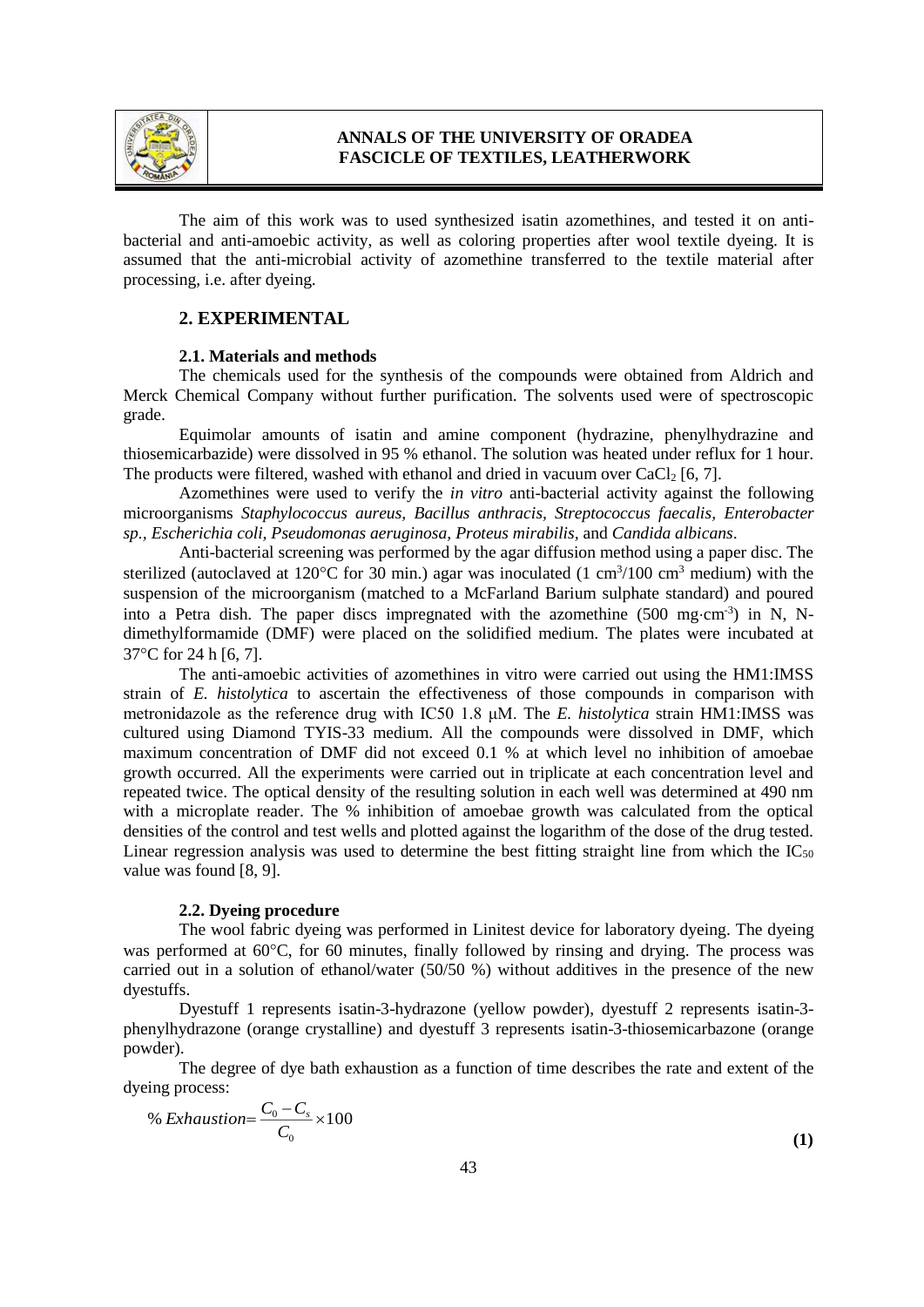

Where  $C_0$  and  $C_s$  are the concentrations of dyestuff in the dye bath initially and at some time during the process, respectively.

#### **3. RESULTS AND DISCUSSION**

#### **3.1. Anti-microbial activity**

Azomethine dyestuffs were tested for its in vitro anti-microbial activity against 7 pathogenic bacteria, one ameba and one yeast (Table 1-3).

From Table 1, dyestuff 3 shows significant results, the inhibition zone is largest, 30, 34 and 20 mm for *S. aureus, B. anthracis and S. faecalis,* respectively. Synthetic drug, Sulfamethoxazole gives similar results as azomethine 3 (isatin-3-phenylhydrazone), that is 35, 30 and 25 mm for *S. aureus, B. anthracis and S. faecalis,* respectively. Sulfamethoxazole, is an antibiotic and it is used for comparison of the results. It was used for bacterial infections such as urinary tract infections, bronchitis, and prostatitis and is effective against both gram negative and positive bacteria.

Other dyestuffs, i.e. azomethines, give inferior results in an average of 50 %, as compared to the dyestuff 3.

| Active components | S. aureus | <b>B.</b> anthracis | S. faecalis |
|-------------------|-----------|---------------------|-------------|
| Dyestuff 1        |           |                     |             |
| Dyestuff 2        |           |                     |             |
| Dyestuff 3        |           |                     |             |
| Sulfamethoxazole  |           |                     |             |

*Table 1: The inhibition zones (mm) of azomethines against gram-positive bacteria*

According to the results in Table 2, azomethine 1 and 2 possesses moderate activity against all gram-negative bacteria and fungi, while azomethine 3 is the most active against all, especially toward *P. aeruginosa* and *C. albicans,* where the inhibition zones is 30 and 31 mm, respectively.

As expected, the antibiotic Sulfamethoxazole showed generally the best results, i.e. inhibition zones against all bacteria are the broadest.

Therefore, all dyestuffs show significant anti-bacterial activity, especially azomethine 3. Since all compounds are soluble in DMF, the different activities cannot be correlated with different solubility, but can with azomethine structure, since azomethine 3 possess  $C=N$  and  $C=S$  groups, which are known to be anti-bacterial active. The anti-bacterial activity is slightly higher at azomethine 2 then 1, which can be explain with similar structure and aromatic moiety within azomethine 2.

| Active components | <i>Enterobacter</i> sp. |     | $E.$ coli $\mid$ P. aeruginosa | P. mirabilis | $\mid$ C. albicans |
|-------------------|-------------------------|-----|--------------------------------|--------------|--------------------|
| Dyestuff 1        |                         | 14  |                                | 14           |                    |
| Dyestuff 2        |                         |     |                                |              |                    |
| Dyestuff 3        |                         | 22  | 30                             | 20           |                    |
| Sulfamethoxazole  |                         | l b |                                | 28           | -                  |
| Clotrimazole      |                         |     |                                |              |                    |

*Table 2: The inhibition zones (mm) of azomethines against gram-negative bacteria and fungi*

For the anti-fungal activity of azomethines, we can say that they show significant activity, and here again the best is dyestuff 3, but not far behind either the dyestuffs 1 and 2. Anti-fungal drug Clotrimazole, as expected, gives the best result, considering that it is designed specifically for the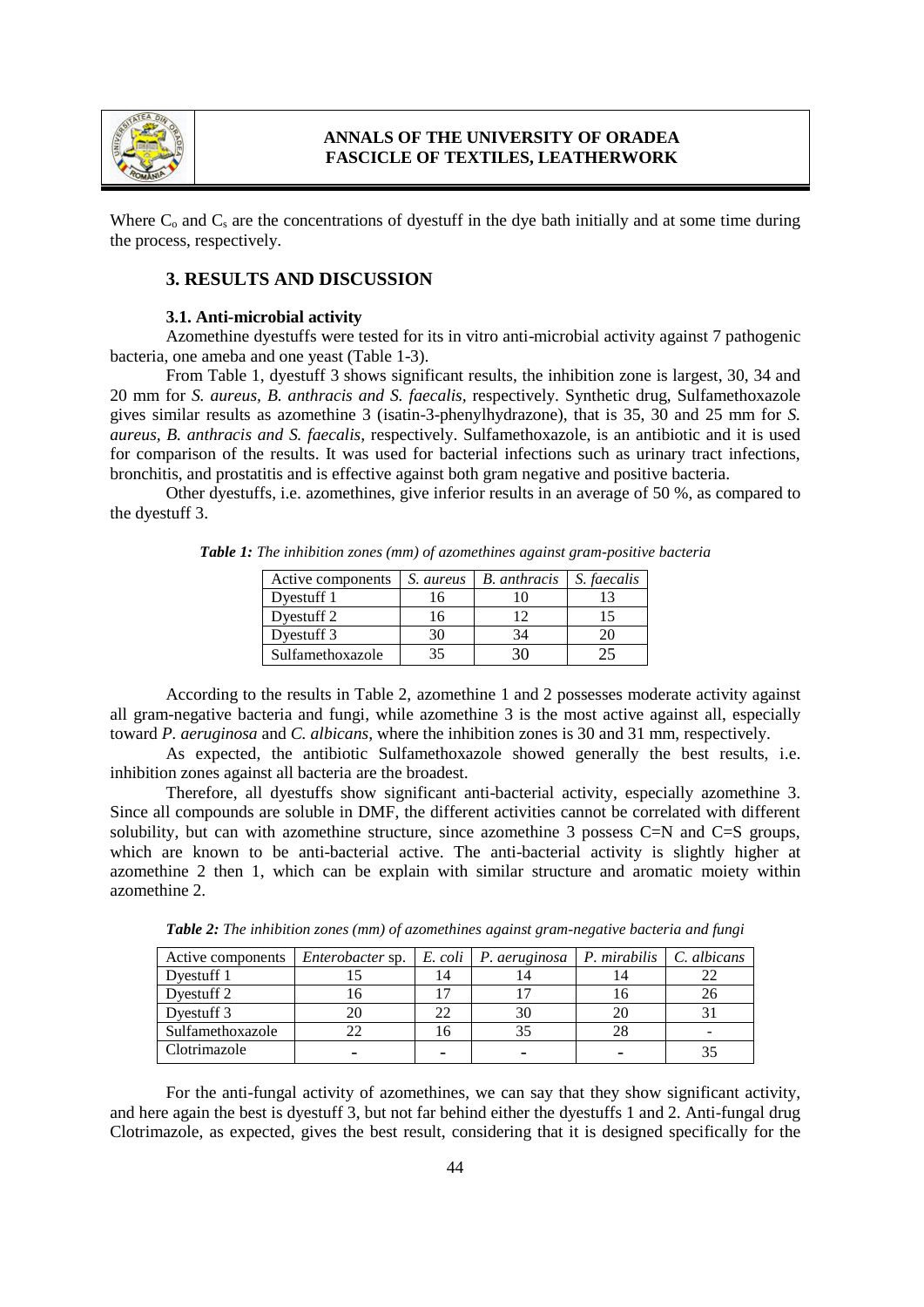

fungus *C. albicans*. Otherwise, Clotrimazole (brand name Canesten or Lotrimin) is an anti-fungal medication commonly used in the treatment of fungal infections both humans and other animals.

Amoebiasis, an infectious disease caused by *Entamoeba histolytica*, results in severe liver and brain abscess and causes high rate of morbidity and mortality in humans. The anti-amoebic effect of applied dyestuffs was compared with the most widely used anti-amoebic medication Metronidazole. Metronidazole has been the synthetic drug of choice for several decades in the treatment of amoebiasis and it is used to treat bacterial infections of the stomach, skin, joints, and respiratory tract [12].

Applied azomethines possess a good anti-amoebic activity and all results give in Table 3, together with the antibiotic value. The results showed that the dyestuff 1 (IC<sub>50</sub> = 4.11  $\mu$ M), dyestuff  $2 (IC<sub>50</sub> = 4.05 \mu M)$  and dyestuff 3 (IC<sub>50</sub> = 3.90  $\mu$ M) exhibited quite enough anti-amoebic activity as well as standard drug metronidazole (IC50 = 4.80  $\mu$ M).

Detailed studies of the toxicity of these compounds, mechanism of action as well as *in vivo* studies are in progress.

| Active components | $IC_{50}/\mu M$ | <i>Standard deviation</i> |
|-------------------|-----------------|---------------------------|
| Dyestuff 1        | 4.11            | 0.10                      |
| Dyestuff 2        | 4.05            | 0.11                      |
| Dyestuff 3        | 3.90            | 0.14                      |
| Metrodinazole     | 4.80            | 0 10                      |

| <b>Table 3:</b> In vitro amoebic activity of dyestuffs against the (HM1: IMSS) E. histolytica |  |  |  |
|-----------------------------------------------------------------------------------------------|--|--|--|
|                                                                                               |  |  |  |

## **3.2. Dying properties**

The results of the degree of exhaustion of dyestuffs from dye baths are given in Fig. 3.

The tendency is that the degree of exhaustion is as large as possible in order to be less loss of dyestuff (wastewater), although in this case does not need to worry too much because it is some readily biodegradable natural active agents.

The range of the degree of exhaustion of the dyestuffs goes from 54 % to 58 %, depending on many parameters, but considering it was under the same reaction conditions, to the exclusion of common parameters leads to the fact that visible and decisive contribution have applied dyestuff.



*Fig. 3: The degree of exhaustion after wool fabrics dyeing by some azomethines*